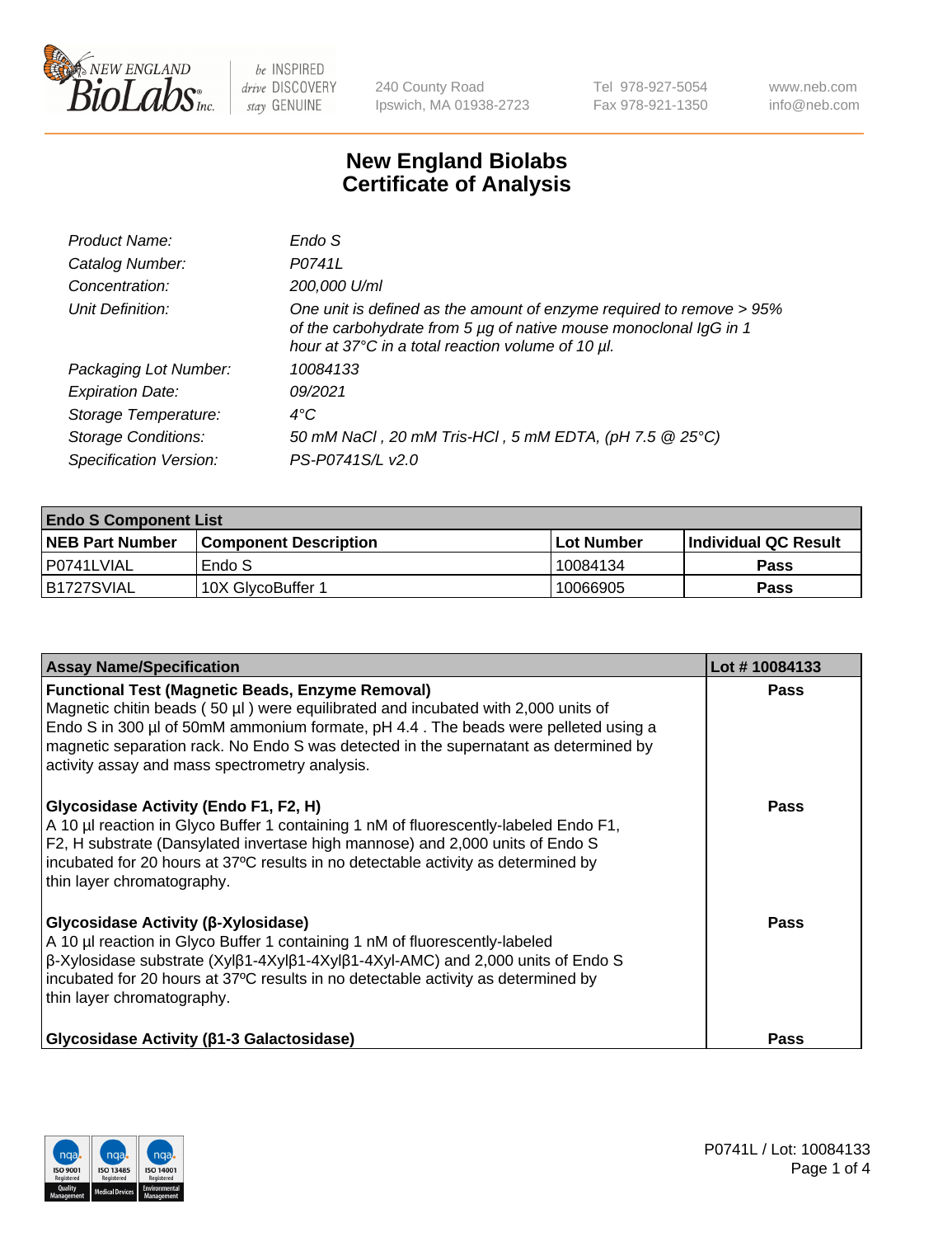

240 County Road Ipswich, MA 01938-2723 Tel 978-927-5054 Fax 978-921-1350

www.neb.com info@neb.com

| <b>Assay Name/Specification</b>                                                                                                                                                                                                                                                                                                                    | Lot #10084133 |
|----------------------------------------------------------------------------------------------------------------------------------------------------------------------------------------------------------------------------------------------------------------------------------------------------------------------------------------------------|---------------|
| A 10 µl reaction in Glyco Buffer 1 containing 1 nM of fluorescently-labeled<br>$\beta$ -Galactosidase substrate (Gal $\beta$ 1-3GlcNAc $\beta$ 1-4Gal $\beta$ 1-4Glc-AMC) and 2,000 units of Endo<br>S incubated for 20 hours at 37°C results in no detectable activity as determined by<br>thin layer chromatography.                             |               |
| Glycosidase Activity (β1-4 Galactosidase)<br>A 10 µl reaction in Glyco Buffer 1 containing 1 nM of fluorescently-labeled<br>β-Galactosidase substrate (Galβ1-4GlcNAcβ1-3Galβ1-4Glc -AMC) and 2,000 units of Endo<br>S incubated for 20 hours at 37°C results in no detectable activity as determined by<br>thin layer chromatography.              | Pass          |
| Glycosidase Activity (β-N-Acetylgalactosaminidase)<br>A 10 µl reaction in Glyco Buffer 1 containing 1 nM of fluorescently-labeled<br>β-N-Acetylgalactosaminidase substrate (GalNAcβ1-4Galβ1-4Glc-AMC) and 2,000 units of<br>Endo S incubated for 20 hours at 37°C results in no detectable activity as<br>determined by thin layer chromatography. | Pass          |
| <b>Protease Activity (SDS-PAGE)</b><br>A 20 µl reaction in 1X Glyco Buffer 1 containing 24 µg of a standard mixture of<br>proteins and a minimum of 2,000 units of Endo S incubated for 20 hours at 37°C,<br>results in no detectable degradation of the protein mixture as determined by<br>SDS-PAGE with Coomassie Blue detection.               | Pass          |
| <b>Protein Purity Assay (SDS-PAGE)</b><br>Endo S is $\geq$ 95% pure as determined by SDS-PAGE analysis using Coomassie Blue<br>detection.                                                                                                                                                                                                          | <b>Pass</b>   |
| Glycosidase Activity (α-Glucosidase)<br>A 10 µl reaction in Glyco Buffer 1 containing 1 nM of fluorescently-labeled<br>α-Glucosidase substrate (Glcα1-6Glcα1-4Glc-AMC) and 2,000 units of Endo S incubated<br>for 20 hours at 37°C results in no detectable activity as determined by thin layer<br>chromatography.                                | <b>Pass</b>   |
| Glycosidase Activity (α-Neuraminidase)<br>A 10 µl reaction in Glyco Buffer 1 containing 1 nM of fluorescently-labeled<br>α-Neuraminidase substrate (Neu5Acα2-3Galβ1-3GlcNAcβ1-3Galβ1-4Glc-AMC) and 2,000<br>units of Endo S incubated for 20 hours at 37°C results in no detectable activity as<br>determined by thin layer chromatography.        | Pass          |
| Glycosidase Activity (α1-2 Fucosidase)<br>A 10 µl reaction in Glyco Buffer 1 containing 1 nM of fluorescently-labeled<br>α-Fucosidase substrate (Fucα1-2Galβ1-4Glc-AMC) and 2,000 units of Endo S incubated<br>for 20 hours at 37°C results in no detectable activity as determined by thin layer                                                  | Pass          |

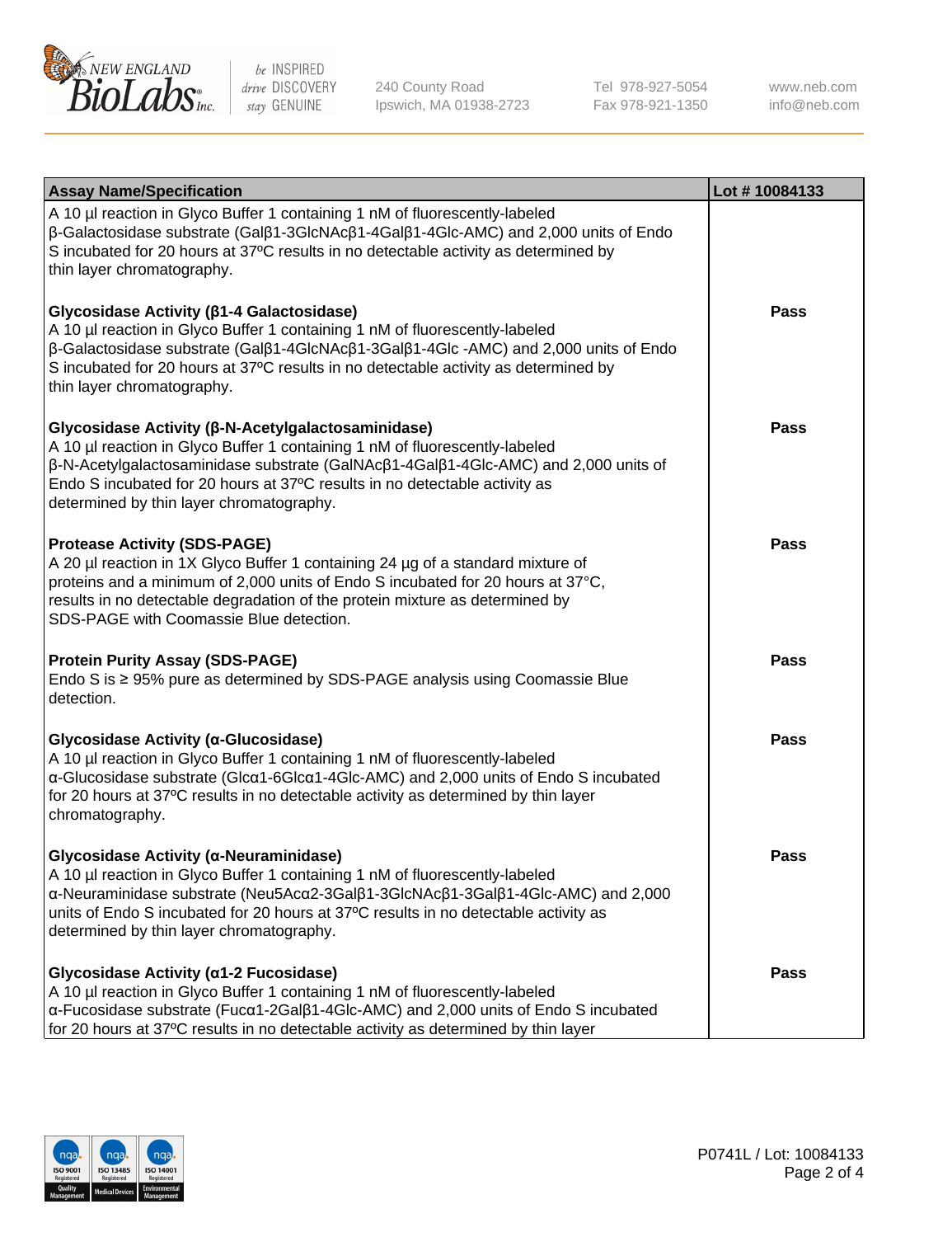

240 County Road Ipswich, MA 01938-2723 Tel 978-927-5054 Fax 978-921-1350

www.neb.com info@neb.com

| <b>Assay Name/Specification</b>                                                                                                                                                                                                                                                                                                                             | Lot #10084133 |
|-------------------------------------------------------------------------------------------------------------------------------------------------------------------------------------------------------------------------------------------------------------------------------------------------------------------------------------------------------------|---------------|
| chromatography.                                                                                                                                                                                                                                                                                                                                             |               |
| Glycosidase Activity (α1-3 Fucosidase)<br>A 10 µl reaction in Glyco Buffer 1 containing 1 nM of fluorescently-labeled<br>α-Fucosidase substrate (Fucα1-3Galβ1-4GlcNAcβ1-3Galβ1-4Glc-AMC) and 2,000 units of<br>Endo S incubated for 20 hours at 37°C results in no detectable activity as<br>determined by thin layer chromatography.                       | <b>Pass</b>   |
| Glycosidase Activity (α1-3 Galactosidase)<br>A 10 µl reaction in Glyco Buffer 1 containing 1 nM of fluorescently-labeled<br>α-Galactosidase substrate (Galα1-3Galβ1-4GlcNAc-AMC) and 2,000 units of Endo S<br>incubated for 20 hours at 37°C results in no detectable activity as determined by<br>thin layer chromatography.                               | <b>Pass</b>   |
| Glycosidase Activity (a1-3 Mannosidase)<br>A 10 µl reaction in Glyco Buffer 1 containing 1 nM of fluorescently-labeled<br>α-Mannosidase substrate (Μanα1-3Μanβ1-4GlcNAc-AMC) and 2,000 units of Endo S<br>incubated for 20 hours at 37°C results in no detectable activity as determined by<br>thin layer chromatography.                                   | Pass          |
| Glycosidase Activity (α1-6 Galactosidase)<br>A 10 µl reaction in Glyco Buffer 1 containing 1 nM of fluorescently-labeled<br>α-Galactosidase substrate (Galα1-6Galα1-6Glcα1-2Fru-AMC) and 2,000 units of Endo S<br>incubated for 20 hours at 37°C results in no detectable activity as determined by<br>thin layer chromatography.                           | <b>Pass</b>   |
| Glycosidase Activity (α1-6 Mannosidase)<br>A 10 µl reaction in Glyco Buffer 1 containing 1 nM of fluorescently-labeled<br>α-Mannosidase substrate (Μanα1-6Μanα1-6(Μanα1-3)Man-AMC) and 2,000 units of Endo S<br>incubated for 20 hours at 37°C results in no detectable activity as determined by<br>thin layer chromatography.                             | <b>Pass</b>   |
| Glycosidase Activity (α-N-Acetylgalactosaminidase)<br>A 10 µl reaction in Glyco Buffer 1 containing 1 nM of fluorescently-labeled<br>α-N-Acetylgalactosaminidase substrate (GalNAcα1-3(Fucα1-2)Galβ1-4Glc-AMC) and 2,000<br>units of Endo S incubated for 20 hours at 37°C results in no detectable activity as<br>determined by thin layer chromatography. | Pass          |
| Glycosidase Activity (β-Mannosidase)<br>A 10 µl reaction in Glyco Buffer 1 containing 1 nM of fluorescently-labeled<br>$\beta$ -Mannosidase substrate (Man $\beta$ 1-4Man $\beta$ 1-4Man-AMC) and 2,000 units of Endo S incubated<br>for 20 hours at 37°C results in no detectable activity as determined by thin layer<br>chromatography.                  | <b>Pass</b>   |